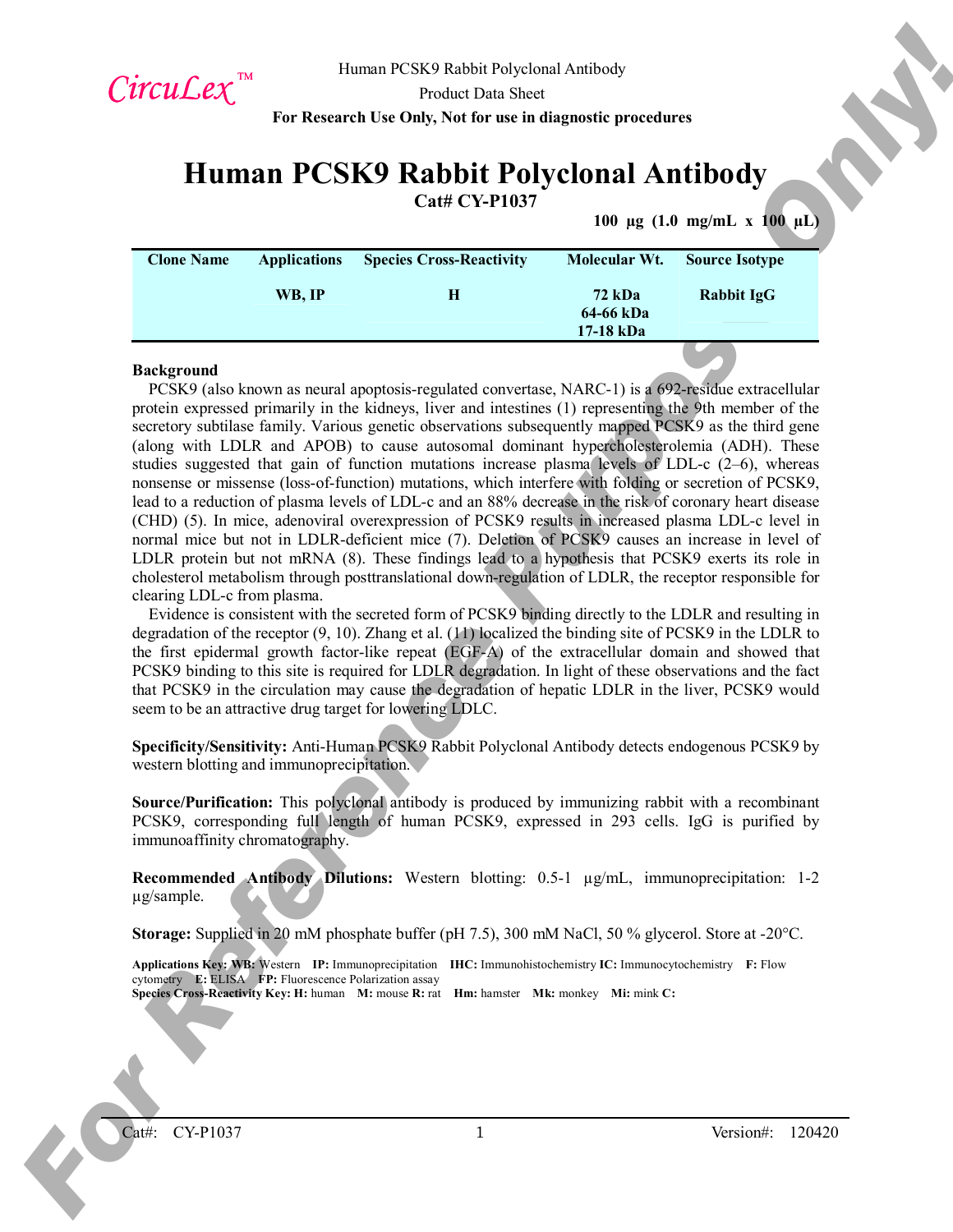

Product Data Sheet

### **For Research Use Only, Not for use in diagnostic procedures**

#### **General References:**

- 1. Seidah NG, Benjannet S, Wickham L, Marcinkiewicz J, Jasmin SB, Stifani S, Basak A, Prat A, Chretien M (2003) *Proc Natl Acad Sci USA* **100:** 928-933.
- 2. Abifadel M, Varret M, Rabes JP, Allard D, Ouguerram K, Devillers M, Cruaud C, Benjannet S, Wickham L, Erlich D, et al. (2003) *Nat Genet* **34:** 154-156.
- 3. Leren TP (2004) *Clin Genet* **65:** 419-422.
- 4. Allard D, Amsellem S, Abifadel M, Trillard M, Devillers M, Luc G, Krempf M, Reznik Y, Girardet JP, Fredenrich A, et al. (2005) *Hum Mutat* **26:** 497.
- 5. Cohen JC, Boerwinkle E, Mosley TH, Jr, Hobbs HH (2006) *N Engl J Med* **354:** 1264-1272.
- 6. Berge KE, Ose L, Leren TP (2006) *Arterioscler Thromb Vasc Biol* **26:** 1094-1100.
- 7. Maxwell KN, Breslow JL (2004) *Proc Natl Acad Sci USA* **101:** 7100-7105.
- 8. Rashid S, Curtis DE, Garuti R, Anderson NN, Bashmakov Y, Ho YK, Hammer RE, Moon YA, Horton JD (2005) *Proc Natl Acad Sci USA* **102:** 5374-5379.
- 9. Lagace, T. A., Curtis, D. E., Garuti, R., McNutt, M. C., Park, S. W., Prather, H. B., Anderson, N. N., Ho, Y. K., Hammer, R. E., and Horton, J. D. (2006) *J. Clin. Investig*. **116:** 2995-3005
- 10. Cameron, J., Holla, O. L., Ranheim, T., Kulseth, M. A., Berge, K. E., and Leren, T. P. (2006) *Hum. Mol. Genet*. **15:** 1551-1558
- 11. Zhang, D. W., Lagace, T. A., Garuti, R., Zhao, Z., McDonald, M., Horton, J. D., Cohen, J. C., and Hobbs, H. H. (2007) *J. Biol. Chem*. **282:** 18602-18612

#### **Fig. 1. Western blot analysis of Human PCSK9**

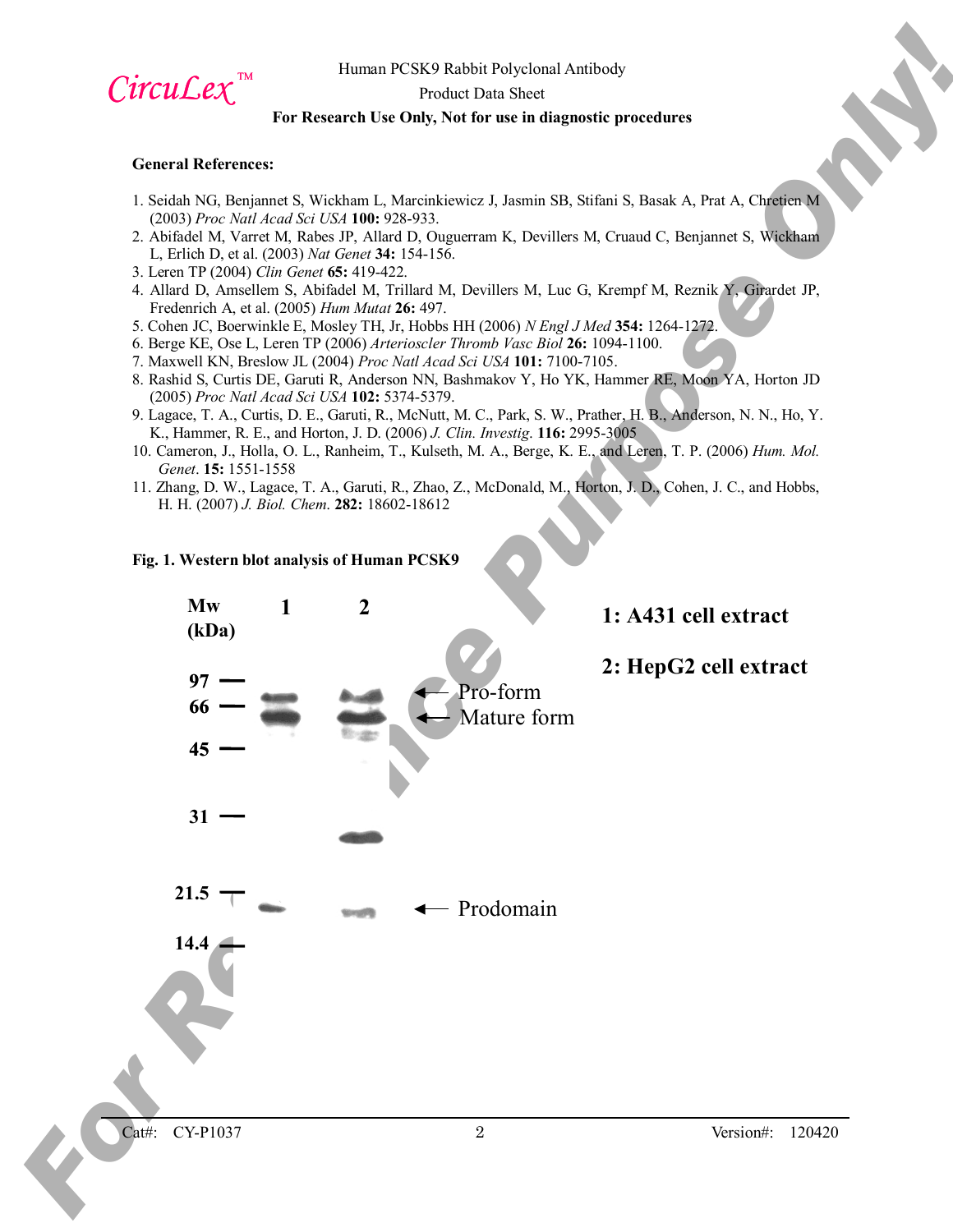

Product Data Sheet

# **For Research Use Only, Not for use in diagnostic procedures**

## **Western Immunoblotting Protocol**

#### **Solutions and Reagents**

*Note: Prepare solutions with Milli-Q or equivalently purified water.*

**Transfer Buffer:** 25 mM Tris base, 0.2 M glycine, 20% methanol (pH 8.5)

**SDS Sample Buffer (1X):** 62.5 mM Tris-HCl (pH 6.8 at 25°C), 2% w/v SDS, 10% glycerol, 50 mM DTT,  $0.01\%$  w/v bromophenol blue or phenol red

**Blocking Buffer:** 1X TBS, 0.1% Tween-20 with 5% w/v nonfat dry milk; for 150 mL, add 15 mL 10X TBS to 135 mL water, mix. Add 7.5 g nonfat dry milk and mix well. While stirring, add 0.15 mL Tween-20 (100%).

**10X TBS (Tris-buffered saline):** To prepare 1 liter of 10X TBS: 24.2 g Tris base, 80 g NaCl; adjust pH to 7.6 with HCl (use at 1X).

**Primary Antibody Dilution Buffer:** 1X TBS, 0.1% Tween-20 with 5% blocking agent for 20 mL, add 2 mL 10X TBS to 18 ml water, mix. Add 1.0 g BSA and mix well. While stirring, add 20  $\mu$ L Tween-20  $(100\%)$ .

**Chemiluminescent HRP Detection:** secondary anti-rabbit antibody conjugated to horseradish peroxidase (HRP), ECL™ chemiluminescent reagent (Amersham Pharmacia)

**Wash Buffer TBS/T:** 1X TBS, 0.1% Tween-20

**Blotting Membrane:** This protocol has been optimized for nitrocellulose membranes, which we recommend. PVDF membranes may also be used.

#### **Protein Blotting**

A general protocol for sample preparation is described below.

- 1. Treat cells by adding fresh media containing regulator for desired time.
- 2. Aspirate media from cultures; wash cells with 1X PBS, aspirate.
- **CITCLICAL CAN**<br> **For Reference Purpose Only 2008 Data Show Can also the specified Association For Reference Purpose Only 2008 Data Show Can also the specified properties of the specified CAN CAN CAN CAN CAN CAN CAN CAN C** 3. Lyse cells by adding 1X SDS Sample Buffer (100 µL per well of 6-well plate or 500 µL per plate of 10 cm2 plate). Immediately scrape the cells off the plate and transfer the extract to a microcentrifuge tube. Keep on ice.
	- 4. Sonicate for 10–15 seconds to shear DNA and reduce sample viscosity.
	- 5. Heat a 20 µL sample to 95–100°C for 5 minutes, cool on ice.
	- 6. Microcentrifuge for 5 minutes.
	- 7. Load 20  $\mu$ L onto SDS-PAGE gel (10 cm x 10 cm).
	- 8. Electrotransfer to nitrocellulose membrane.

# **Membrane Blocking and Antibody Incubations**

*Note: Volumes are for 10 cm x 10 cm (100 cm<sup>2</sup> ) of membrane; for different sized membranes, adjust volumes accordingly.*

- 1. (Optional) After transfer, wash nitrocellulose membrane with 25 mL TBS for 5 minutes at room temperature.
- 2. Incubate membrane in 25 mL of Blocking Buffer for 1 hour at room temperature.
- 3. Wash 3 times for 5 minutes each with 15 ml of TBS/T.
- 4. Incubate membrane and primary antibody (at the appropriate dilution) in 10 mL Primary Antibody Dilution Buffer with gentle agitation overnight at 4°C.
- 5. Wash 3 times for 5 minutes each with 15 mL of TBS/T.
- 6. Incubate membrane with HRP-conjugated secondary antibody (1:3000 in 10 mL of Blocking Buffer with gentle agitation for 1 hour at room temperature.
- 7. Wash 3 times for 5 minutes each with 15 mL of TBS/T.

#### **Detection of Proteins**

1. Incubate membrane with 4 mL ECL™ with gentle agitation for 1 minute at room temperature.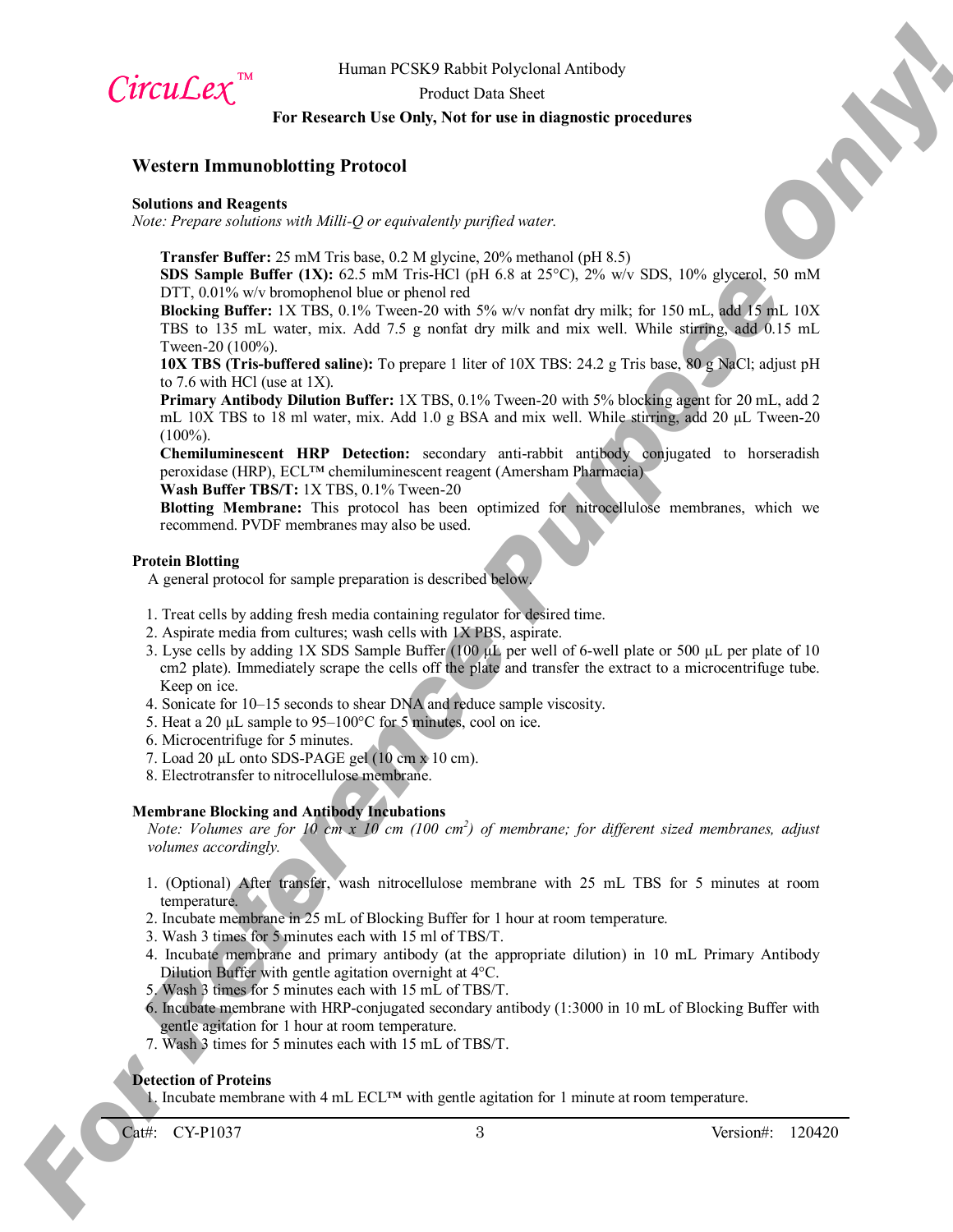

Product Data Sheet

## **For Research Use Only, Not for use in diagnostic procedures**

2. Drain membrane of excess developing solution, do not let dry, wrap in plastic wrap and expose to x-ray film. An initial ten-second exposure should indicate the proper exposure time.

# **Immunoprecipitation Followed by Western Immunoblotting Protocol**

#### **Solutions and Reagents**

*Note: Prepare solutions with Milli-Q or equivalently purified water.*

**Cell Lysis Buffer (1X):** 20 mM Tris (pH 7.5), 150 mM NaCl, 1 mM EDTA, 1 mM EGTA, 1% Triton X-100, 2.5 mM sodium pyrophosphate, 1 mM Glycerolphosphate, 1 mM Na3VO4, 1 µg/ml Leupeptin *Note: We recommend adding 1 mM PMSF before use.*

**Protein A Agarose Beads:** Add 5 ml of 1X PBS to 1.5 g of Protein A Agarose Beads. Shake 2 hours at 4°C; spin down. Wash pellet twice with PBS. Resuspend beads in 1 volume of PBS. (Can be stored for 2 weeks at 4°C)

**3X SDS Sample Buffer:** 187.5 mM Tris-HCl (pH 6.8 at 25°C), 6% w/v SDS, 30%, glycerol, 150 mM DTT, 0.03% w/v bromophenol blue,

**Transfer Buffer:**25 mM Tris base, 0.2 M glycine, 20% methanol (pH 8.5)

**CITCLICATE:** Herma FCSS Exhibit physicial Actives Only 2000 Sheet Constraints (measured by the Bossen Constraints) For Bossen Constraints (measured by the Constraints)  $\frac{1}{2}$  and  $\frac{1}{2}$  and  $\frac{1}{2}$  and  $\frac{1}{2}$  **Blocking Buffer:** 1X TBS, 0.1% Tween-20 with 5% w/v nonfat dry milk. For 150 ml, add 15 ml 10X TBS to 135 ml water, mix. Add 7.5 g nonfat dry milk and mix well. While stirring, add 0.15 ml Tween-20 (100%).

**10X TBS (Tris-buffered saline):** For 1 liter of 10X TBS, use 24.2 g Tris base and 80 g NaCl. Adjust pH to 7.6 with HCl (use at 1X).

**Primary Antibody Dilution Buffer:** 1X TBS, 0.05% Tween-20 with 5% nonfat dry milk. For 20 ml, add 2 ml 10X TBS to 18 ml water, mix. Add 1.0 g nonfat dry milk and mix well. While stirring, add 10 µl Tween-20 (100%).

**Wash Buffer TBS/T:** 1X TBS, 0.1% Tween-20

**Chemiluminescent HRP Detection:** secondary anti-rabbit antibody conjugated to horseradish peroxidase (HRP), ECL™ chemiluminescent reagent (Amersham Pharmacia)

**Wash Buffer TBS/T:** 1X TBS, 0.1% Tween-20

**Blotting Membrane:** This protocol has been optimized for nitrocellulose membranes, which we recommend. PVDF membranes may also be used.

#### **Preparing Cell Lysates**

- 1. Aspirate media. Treat cells by adding fresh media containing regulator for desired time.
- 2. To harvest cells under nondenaturing conditions, remove media and rinse cells once with ice-cold PBS.
- 3. Remove PBS and add 0.5 ml 1X ice-cold Cell Lysis Buffer plus 1 mM PMSF to each plate (10 cm2) and incubate the plate on ice for 5 minutes.
- 4. Scrape cells off the plate and transfer to microcentrifuge tubes. Keep on ice.
- 5. Sonicate 4 times for 5 seconds each on ice.
- 6. Microcentrifuge for 10 minutes at 4°C, and transfer the supernatant to a new tube. The supernatant is the cell lysate. If necessary, lysate can be stored at –80°C.

#### **Immunoprecipitation**

- 1. Take 200 µl cell lysate and add primary antibody; incubate with gentle rocking overnight at 4°C.
- 2. Add Protein A Agarose Beads (20 µl of 50% bead slurry). Incubate with gentle rocking for 1–3 hours at  $4^{\circ}$ C.
- 3. Microcentrifuge for 30 seconds at 4°C. Wash pellet 2 times with 500 µl of 1X Cell Lysis Buffer. Keep on ice during washes.
- 4. Resuspend the pellet with 20 µl 3X SDS Sample Buffer. Votex, then microcentrifuge for 30 seconds.
- 5. Heat the sample to 95–100°C for 2–5 minutes.
- 6. Load the sample  $(15-30 \mu l)$  on SDS-PAGE gel  $(12-15\%)$ .
- 7. Analyze sample by Western blotting (see Western Immunoblotting Protocol).